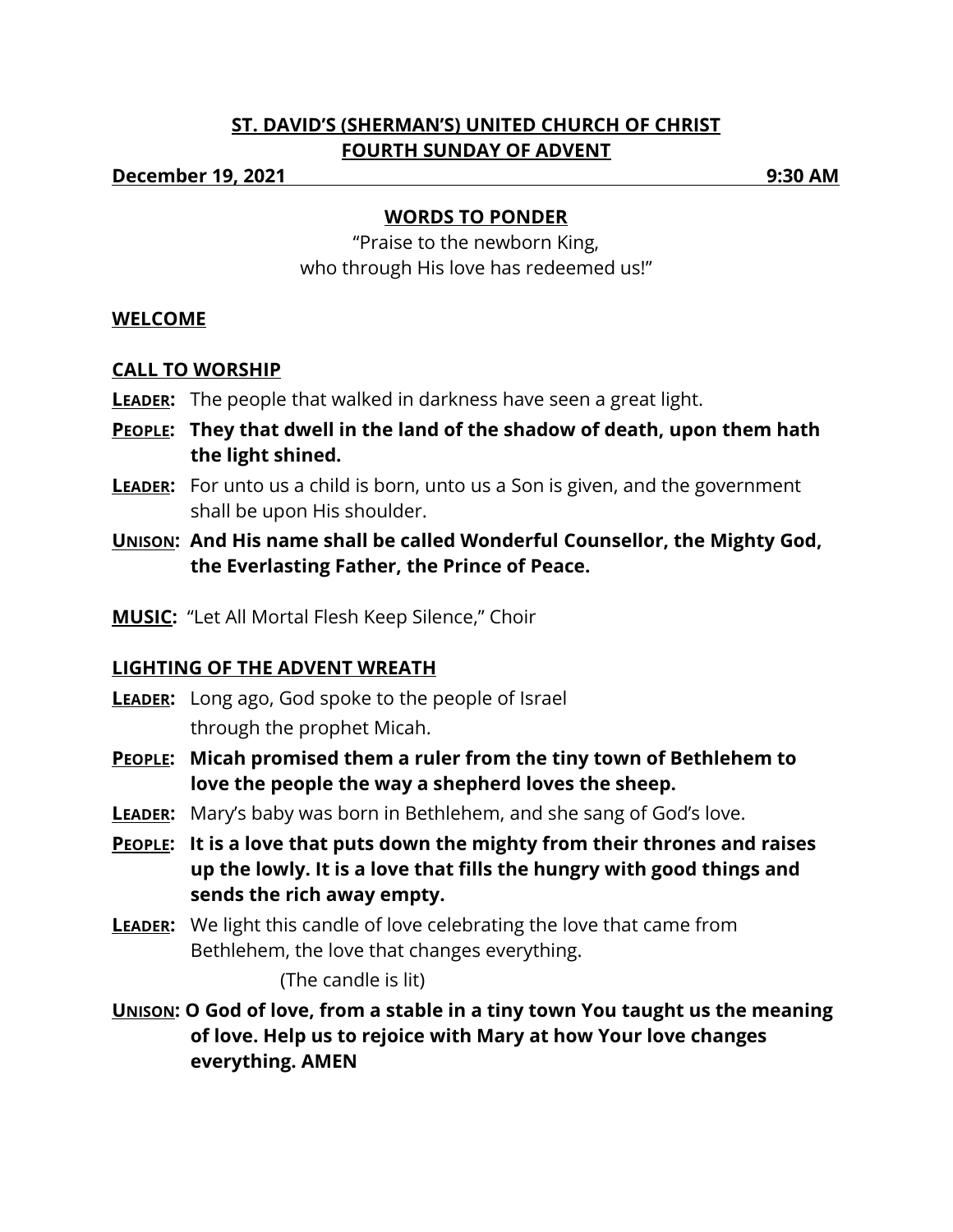**MUSIC:** "O Come, All Ye Faithful," Instrumental Group

### **NARRATION: "THE PROMISE"**

**MUSIC:** "O Little Town of Bethlehem," Bell Choir

**MUSIC:** "Come Thou Long Expected Jesus," Choir

### **NARRATION: "THE PREPARATION"**

**HYMN:** "O Come, O Come Emmanuel," #88 Red

**HYMN:** "Hail to the Lord's Anointed," #336 Red

### **NARRATION: "THE COMING"**

**HYMN:** "It Came Upon the Midnight Clear," #107 Red

**HYMN:** "Silent Night," #134 Black

**MUSIC:** "Once in Royal David's City," Choir

### **NARRATION: "THE ANNOUNCEMENT"**

**MUSIC:** "Hark! The Herald Angels Sing" and "Angels We Have Heard on High," Instrumental Group

**HYMN:** "Go Tell It on the Mountain," #154 Black

## **NARRATION: "THE WORSHIP"**

**HYMN:** "The First Noel," #118 Red

**MUSIC:** "We Three Kings," Choir Men

### **NARRATION: "THE CELEBRATION"**

**MUSIC:** "Joy to the World," Bell Choir